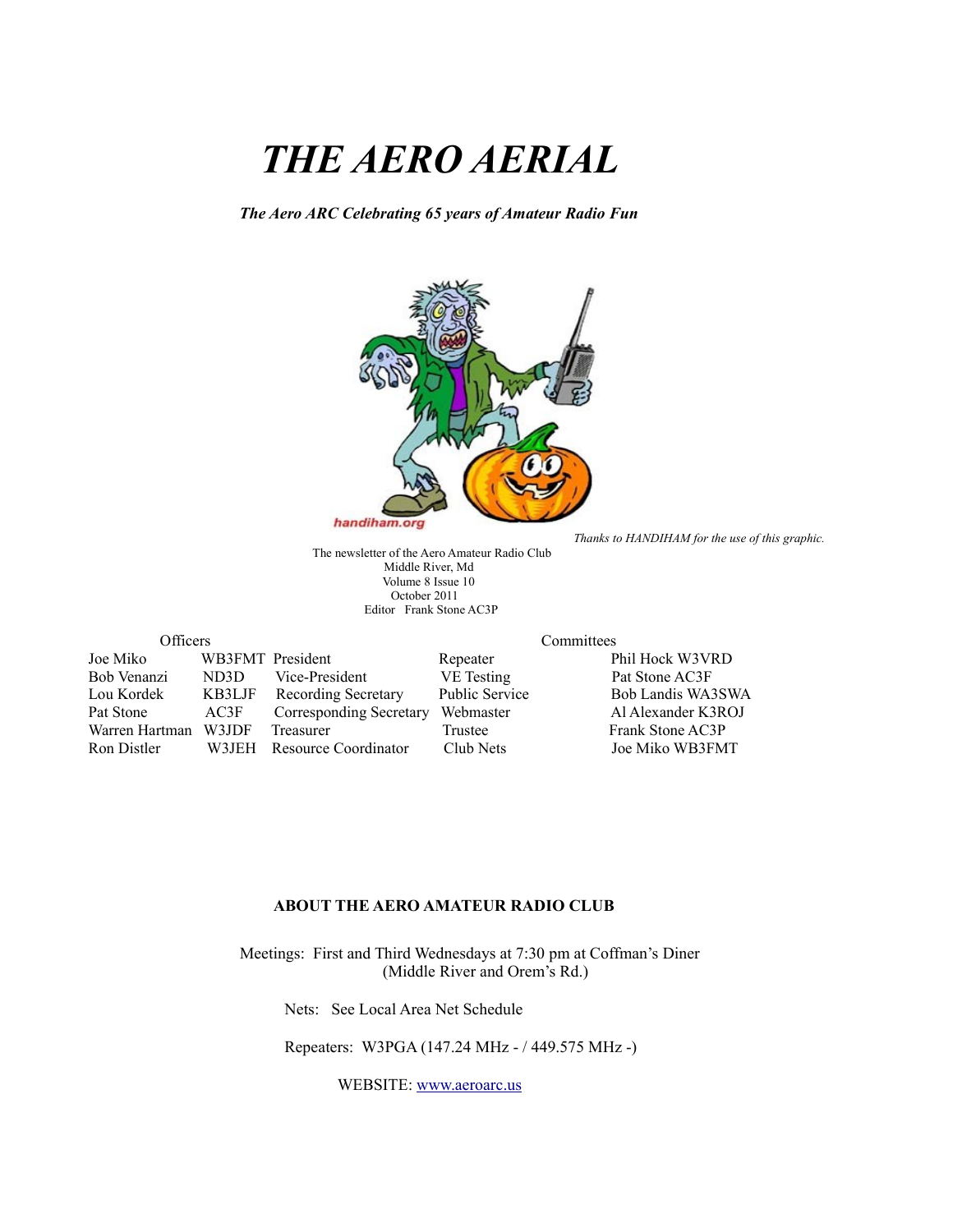#### **LOCAL AREA NETS**

| Day        | Time              |         | <b>Frequency (MHz) NET NAME</b>  |
|------------|-------------------|---------|----------------------------------|
| Daily      | $9 - 10$ am       | 147.03  | <b>ORIOLE</b> Net                |
| Daily      | $5:30 - 6$ pm     | 3.820   | Maryland Emergency Phone Net     |
| Daily      | $6:30 - 7$ pm     | 146.670 | Baltimore Traffic Net            |
| Daily      | 7 pm and 10 pm    | 3.643   | Maryland/DC/Delaware Traffic Net |
| $1st$ Tues | $7:30 \text{ pm}$ | 145.330 | <b>Baltimore ARES Net</b>        |
| $2nd$ Tues | $7:30 \text{ pm}$ | 146.670 | Baltimore County RACES Net       |
| $2nd$ Wed. | 8 pm              | 28.445  | <b>AERO ARC Net</b>              |
| $4th$ Wed  | 8 pm              | 147.240 | <b>AERO ARC Net</b>              |
| $5th$ Wed. | 8 pm              | 449.575 | <b>AERO ARC Net</b>              |

*The Aero Quantum Mechanics Net: Anytime any Frequency contact WB3FMT. The last one was on 449.575 MHz on Tuesday 8 pm on March 30<sup>t</sup> . Who knows where or when the next on may be?*

#### **Aero Net Reports**

#### **August**

#### **70 Cm: AC3P(NCS) KA3SNY KB3PGN W3VRD KA3VAE 10 Meters: AC3P(NCS) KA3SNY W3VRD 2 Meters: AC3P(NCS) W3JEH KB3VAE KA3SNY WB3FMT (patched from 40 Meters)**

#### **Station Activities**

 Wishes for a speedy recovery to Mary Miko, YF of Joe, **WB3FMT**. **KB3JVP** is working on another antenna project. **AC3P** reports the Mini-Quad survived tornado warnings, tropical storm warnings and an earthquake. The ARRL sent a thank you to **AC3F** for 75 VE test sessions.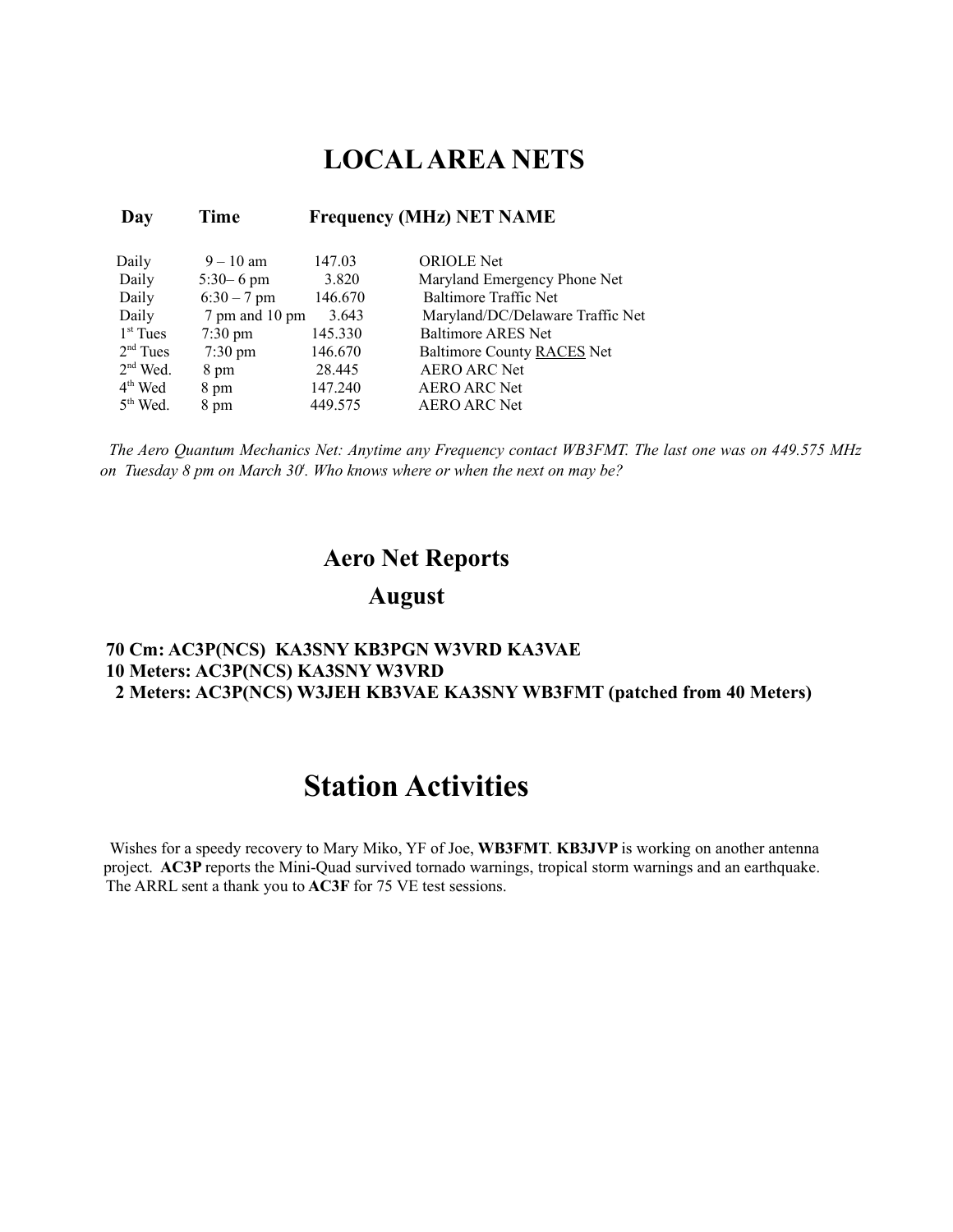#### **VE Testing**



The final test session at White Marsh was held on Saturday, September 17<sup>th</sup>. There were three applicants, all of whom became new licensees. Congratulations to new General, Thomas Minnick KB3WMW, and new Techs; Michael Kladias, KB3WMV and Jeffery Starling, KB3WMX. The particiapating Ves were WB3FMT, AC3P and AC3F.

The next session will be at the Essex Library on November 19 at 12:30 p.m.

.

### **Public Service**

Set you calendars for October 15<sup>th</sup> for the running of the Baltimore Marathon. Operators will be needed for this citywide event. The Baltimore Amateur Radio Club is the point for this operation, so check with a BARC member for information.

Also October 15<sup>th</sup> is Boy Scout Jamboree on the Air weekend. Aero ARC will be working with the scouts on this project. Contact Richard KB3VAE for more info.

### **Vanity Call Fee Increase**

As of September 9, the FCC increased the fee for a vanity call sign by 90 cents. The new fee is \$14.20; up from \$13.30.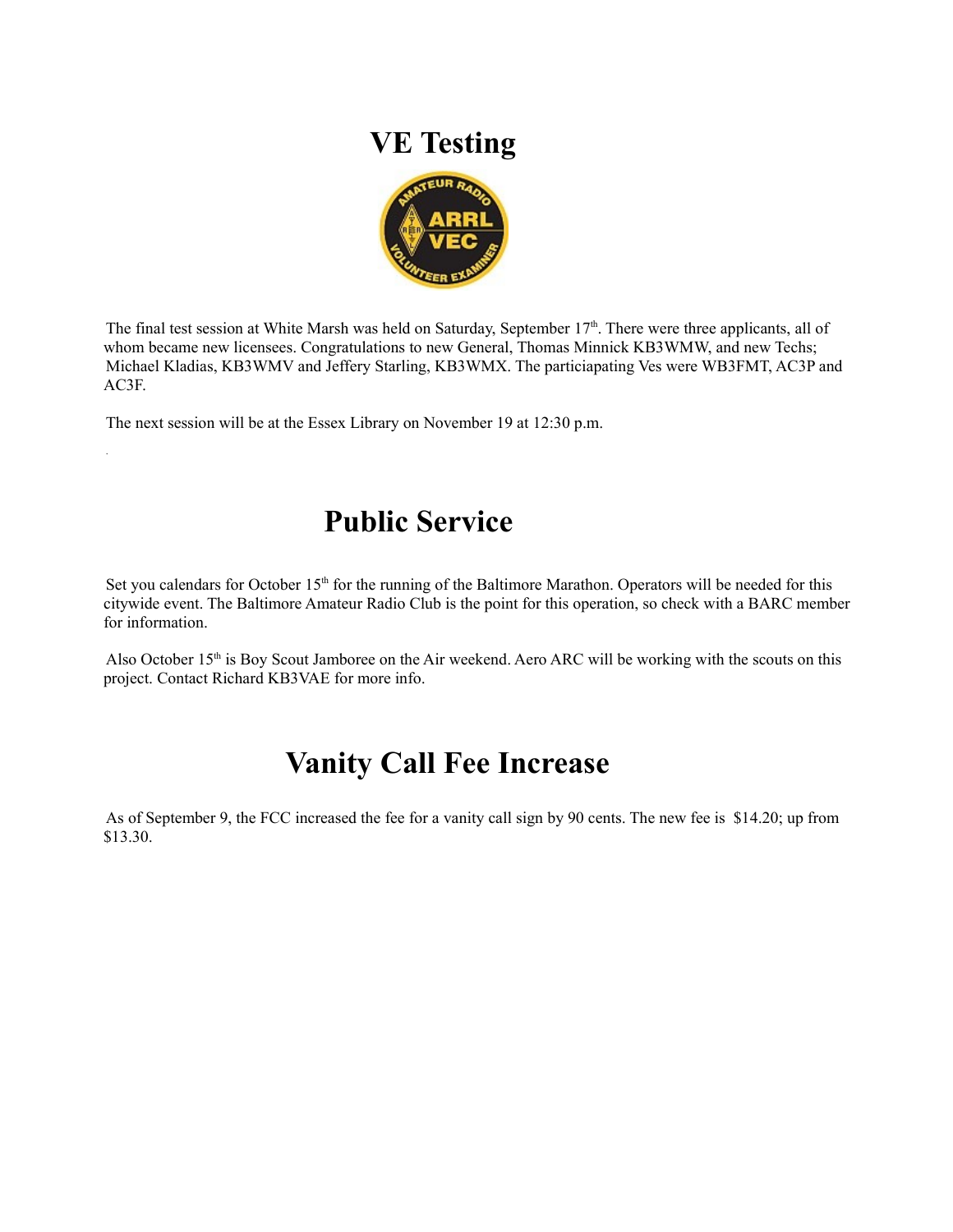### **Unpaid Political Announcement**

The following is included at the request of a candidate for ARRL office and not an endorsement by the Aerial Staff.

Hello MDC members in the ARRL Atlantic Division. My name is Phil Theis, K3TUF, and I'm running for the Atlantic Division Director position.

Directors serve on the corporation's Board of Directors, without compensation, and are responsible for financial and administrative policy decisions in the day to day, and long range operations of the League. They serve a three year term and are voted upon by the members in their geographic division. The Atlantic Division Director represents 13,000 such members.

Growing up in the Philadelphia EPA area I was licensed in 1962 as KN3TUF and served in numerous ham radio positions along the way. You can check out my website (k3tuf.com) for all the extremely interesting details of my life :-)

My wish is to keep this hobby exciting and every move I make as Director would take all of the many interests we have into account. We are a diverse bunch of hobbyists and that's what makes it so much fun.

I want to have the input of all of the members in the Atlantic Division. So I would publish the agenda prior to Board meetings to solicit your feedback. I would also bring the ARRL into the modern communication age by using the most popular forms of social media to reach particularly the newer members of our hobby. We amateurs communicate extensively via the Net and we need to reach those members who use social media but are not club joiners.

In previous balloting for Director, the majority of ballots ended up in the trash; I'd like to see a good turnout in this election process. Please look for your ballot in the coming days and exercise your right to choose your representative at the ARRL Board of Directors. It's your choice.

And please take a look at my website: k3tuf.com

Phil Theis K3TUF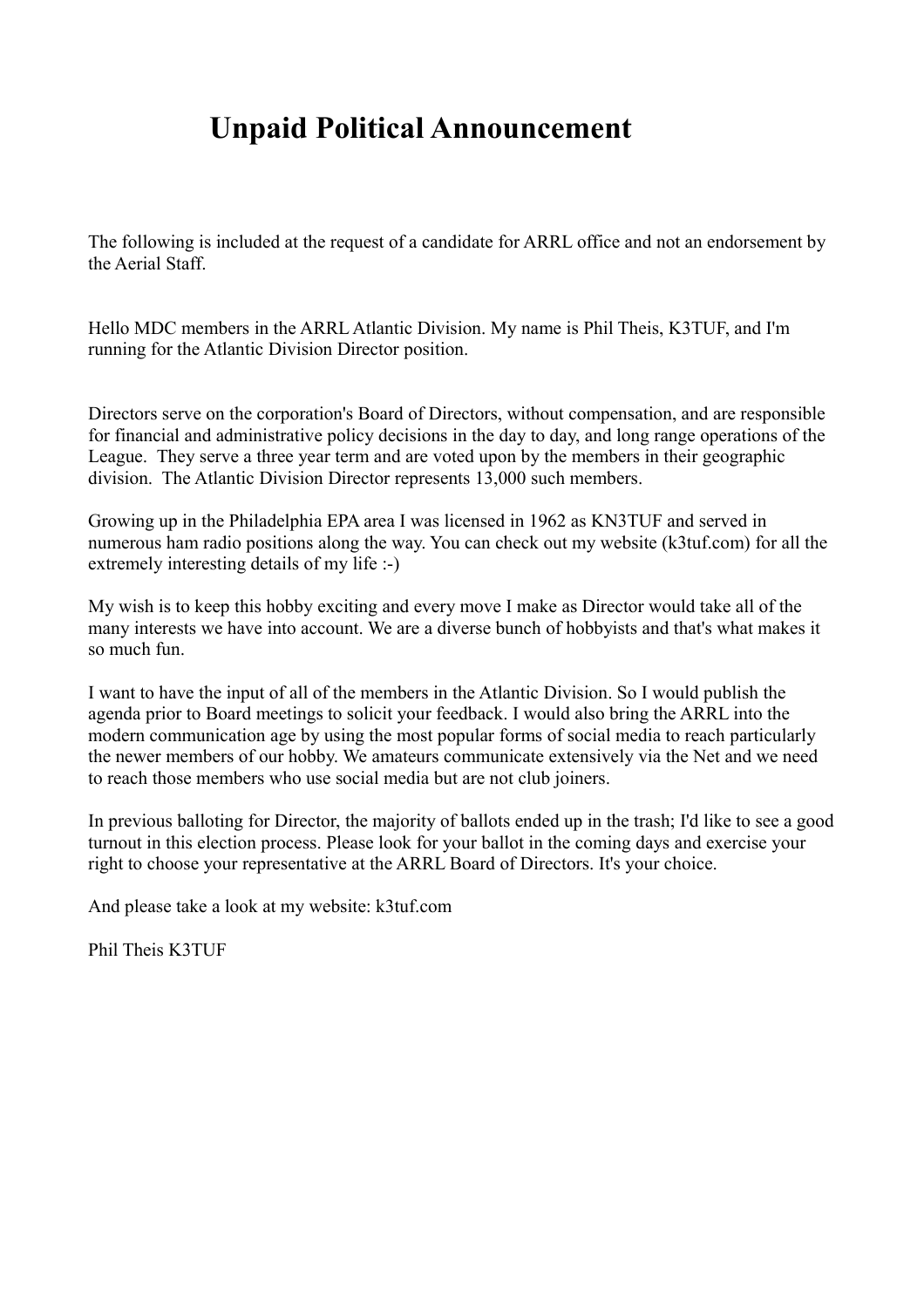### **D Expedition to Number 2 Land by WB3FMT**

It started out as a routine Thursday evening on August 4, 2011, when I received a call from Up State New York, my son Michael had been in a serious car accident. We were called by his wife's uncle that he had been is a car accident with little details, other than that he had a broken right leg (he broke the femur, tibia, fibula bones) and some other injuries. Mike lives outside a town named St. Regis Falls, New York, this small town in the northern country of upstate New York, is 501 miles from my QTH in Essex, Maryland. Mike was sent to a local hospital about 20 miles away, and then ground transported to a Trauma Center in Burlington, Vermont 107 miles away (a 3 hour ambulance ride). Friday evening they operated on Mike and put titanium rods in the femur and a rod in one of the lower leg bones as well as plates and screws. I was called by the surgeon Saturday morning stating that Mike was doing well and would be expected to be released from the hospital on Monday August  $8<sup>th</sup>$ . The aunt of mike's wife Nicole used a van outfitted with a mattress to transport Mike 107 miles back home. Meanwhile on the home front Mary and I made preparations to go to New York, this is an 11 hour drive, using interstates 83, 78 and 81 to reach Watertown, then another 103 miles on a two-lane highway (like Philadelphia Road). While we were getting the necessary supplies, food, snacks, medical supplies (for me and the XYL) along with crutches and wheelchair to be used by Mike. Frank (AC3P) suggested that I take my ICOM 706 to be able to keep in touch with the guys and gals in Essex and Middle River Maryland. Great Call on Frank's part. First of all in the town of St. Regis Falls, NY there are no cell phone towers, he does not have cable, Satellite TV, or Internet at his house. Mike likes it in the ruff; he and his family live in a log cabin a quarter of a mile from a 2 mile dirt road before you get to a paved road. Places are not close or convenient where he lives at the top of the Adirondack Park in many places in this area electricity is not an option but a luxury. Some

travel information; a trip to the Post Office or local Quickie Mart is a 9.4 miles round trip, the closest Wal-Mart is located 40 minutes one way in Malone, NY (52.2 miles round trip), and the closest hospital Alice Hyde Medical Center is in Malone and is 52.8 miles round trip from Mike's house. You just don't go out to a fast food sub shop or have a pizza delivered.

 Mike's closes relative is his wife's uncle Marty a 67.4 miles round trip to Hogansburg, NY located on the Akwesasne Mohawk Indian Reservation. I was able to go into Canada via the Indian Reservation, I did not need a passport while on Indian land.



ICOM 706 setup G5RV G5RV G5RV G5RV from the porch

On the 11<sup>th</sup> I set up the radio station on a kitchen counter top, consisting of an ICOM 706 MKIIG, a MFJ 969 Tuner, and a G5RV antenna and a 2 meter/440 magnetic mount. After running test on G5RV I made a tuner setting cheat sheet for 75/40/20 meters. Frank (AC3P) and I were able to contact each other that evening. Not much happened while I was gone, except for Flooding in Eastern Baltimore Country, Tornado warning for Dundalk, Maryland; Earthquakes felt from Virginia up thru Connecticut, the Baltimore Archbishop reassigned to Rome and a Hurricane Irene. I returned home on September 1<sup>st</sup> to avoid the locus and impending meteor impact.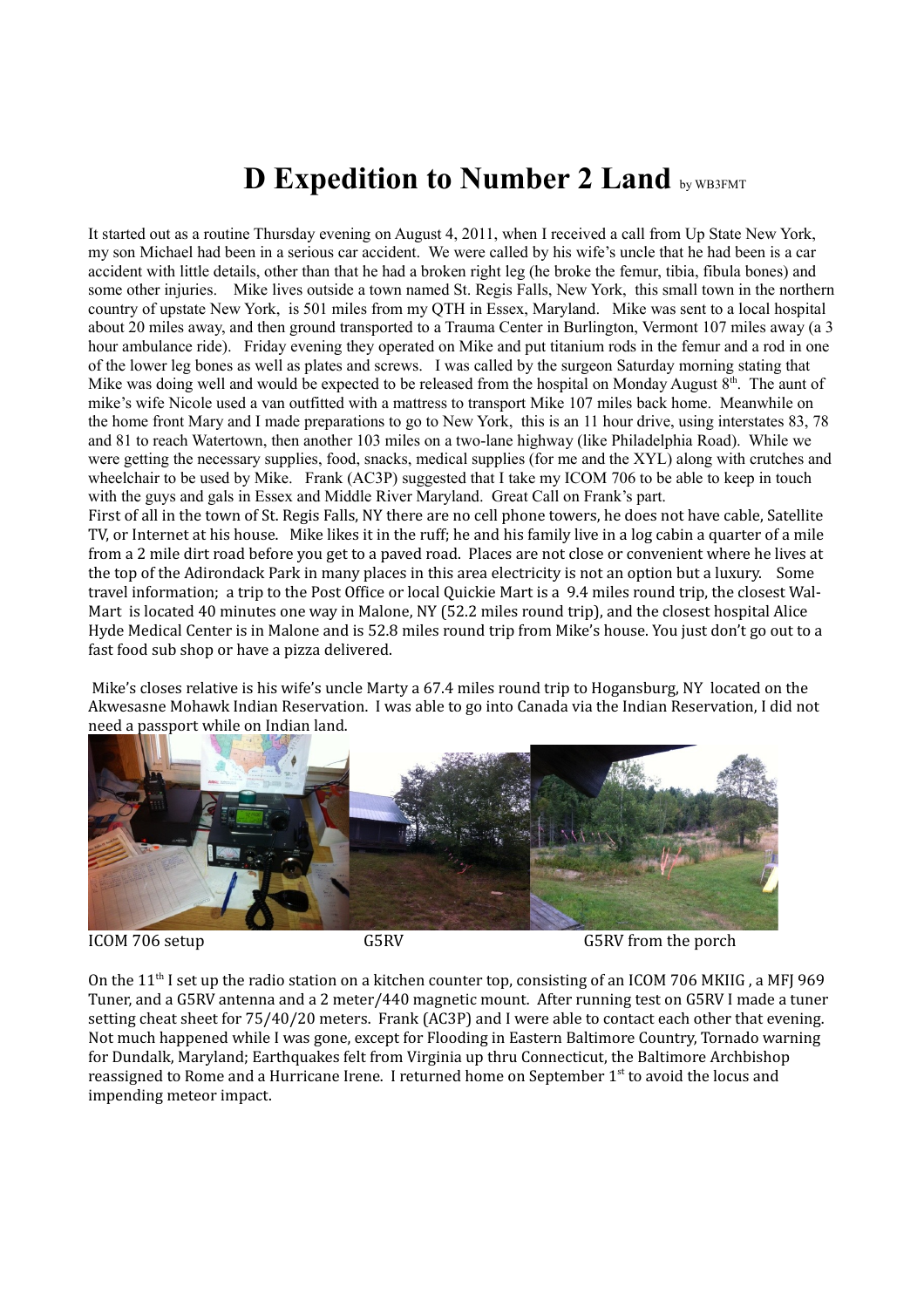While in the North Country of New York, the modest setup enabled me to make 107 contracts. Thanks to Frank (AC3P) and Al (W3YVQ) I was able to keep in touch and monitor conditions in eastern Baltimore Country. Don't let anyone sell you short on using a G5RV antenna, it works quite well, as it does for Field Day. I was able to contact 24 US States including California KW6LA, New Mexico KB0EO and 9 foreign countries, (Canada VE3LQ, Netherland PI4DX, England M0OGY, Ireland EI7JN, Italy IK2YFT, Germany DL5RBW, Spain EF1DR, Jamaica West Indies 6Y5JH, and Australia VK6TQ.) An finally a light house N1QLL (US0041). The Australia contact was a reverse pile up, I got on a 40 meter net and every one took turns talking to the VK6 station. I talked to a number of special event stations in the Kansas QSO party for the state's 150 anniversary of its statehood. Of the 108 HF contacts 17 were on 75 meters, 72 on 40 meters and 19 on 20 meters.



Tuner Cheat Sheet Storm Clouds Border Patrol Stop Sign in Mohawk

Some facts using the G5RV; it was connected to 2 trees and the porch roof. The elevation was strung from the side porch (facing east) the antenna feed point was connected to a tree about 16 feet high, the right leg was connected to another tree about the same height, the left leg of the g5 was tied off to the porch roof forming about a 125 degree angle. The twin feed line connected to the porch at about 115 degrees. The height of the feed line was almost as high as the G5RV. The antenna's legs faced due east and southwest. Broadside was north and south. The soil in the North Country as it is called is mostly sandy mike's property sits an elevation of 1,450 feet above sea level and is 44.49 North Latitude.

Was able to run the ICOM at 100 watts had to make a setting chart to be used with the tuner, one for dry and one for wet weather. I used the wet settings most of the time. I was able to tune the rig on 75, 40, 20, 17, 10, and 6 meters in either dry or wet conditions. I had limited success working the Maryland Emergency Phone Net on 3.820 on 80 meters due to thunderstorms in upstate New York and Maryland.

Since I am an amateur astronomer I had to check out the skies.

Essex Md. 39 19 N St Regis Falls NY 44 39 N + 5 20 N

I was able to see stars in the bowl of the bowl of Ursa Major (Big Dipper), all of Ursa Minor (Little Dipper), Draco. I could see stars down to at least + 5.5 magnitude, which was checked against the Sky6 and Cartes du Ciel (planetarium programs). In upstate New York there was almost no light pollution. Even with a full Moon on the 13th of August I could still see the Milky Way. I could see the Milky Way split below Lyra towards Scorpios; I could not see the all of the bottom stars in the tail. Next time I go to St. Regis Falls, along with the ICOM I am going to take my Celestron CPC 1100, 11 inch telescope.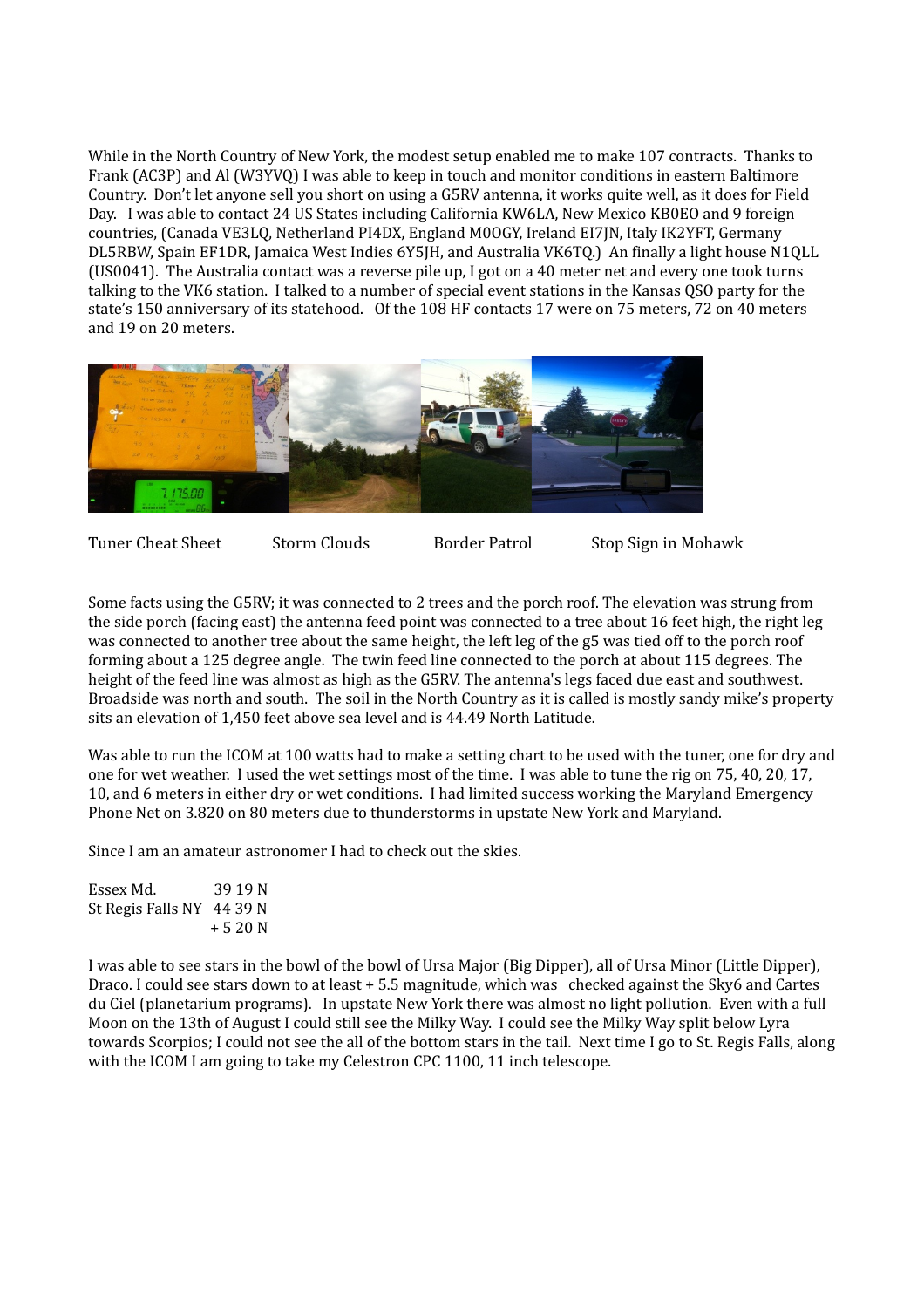

Sunset Moon Rise Moon Rise

Thanks to Frank and Al for helping Mary and myself keep in touch with the rest of the family back home in Essex, Maryland during all of the catastrophes.

73' Joe Miko WB3FMT

### **In Memoriam**

### **Casper J Falkenhan**

We are saddened to report the passing of Mr. Casper J Falkenhan, the father of club member Eric, WA3TAD. Mr. Falkenhan passed away on August 29, at Eric's home after a long illness. He was a WWII veteran who was in the 101<sup>st</sup> Airborne Division and served in the European Theater. After returning from the war Mr. Falkenhan married Gloria Gray and worked or the Salvation Army and Stark Film Co. in Baltimore. In the late 1960's he started his own business, Audio-Visual Services.

Mr. Falkenhan is predeceased by his wife, Gloria and a son Mark. In addition to Eric, he is survived by daughter, Mrs. Marylou Farnsworth of Wilson Point and five grandchildren.

A Memorial Service was held at Orems Methodist Church where he was a longtime congregant on September 17th .

Our condolences go out to the Falkenhan family in what has been a very difficult year.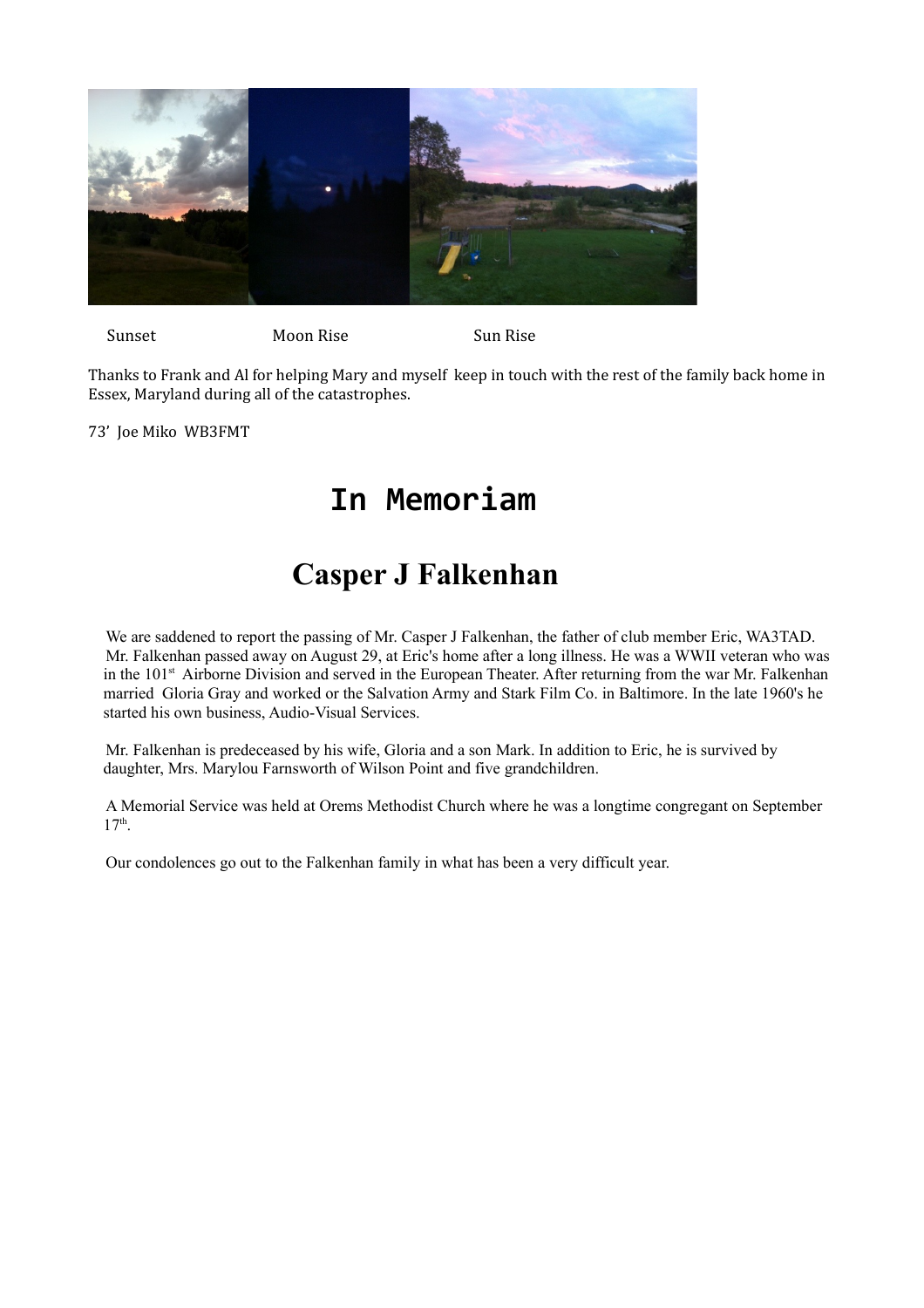

## October 2011